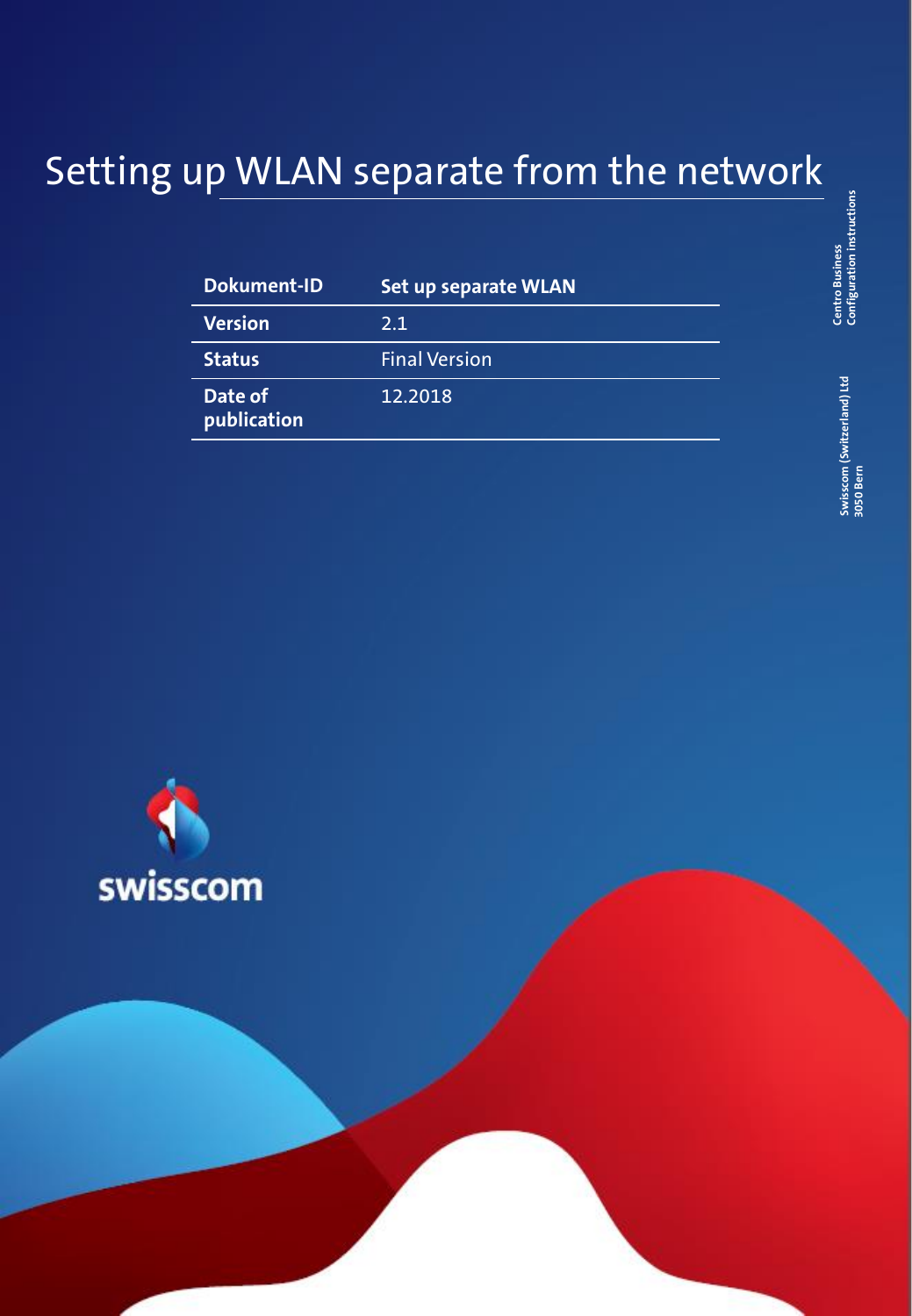## **Contents**

|                                      |   | Centro Business<br>Configuration instructions |
|--------------------------------------|---|-----------------------------------------------|
| 1.1 Need                             | 3 |                                               |
| 1.2 Description                      | 3 |                                               |
| 1.3 Requirements/Limitations         | 3 |                                               |
| 1.4 Illustration                     | 3 | (Switzerland) Ltd                             |
| 1.5 Step-by-step set-up instructions | 4 | <b>a</b><br>ara<br>a                          |

Swisscom (Switzerland) Ltd 3050 Bern

Swisscom (Switzerland) Ltd<br>3050 Bern

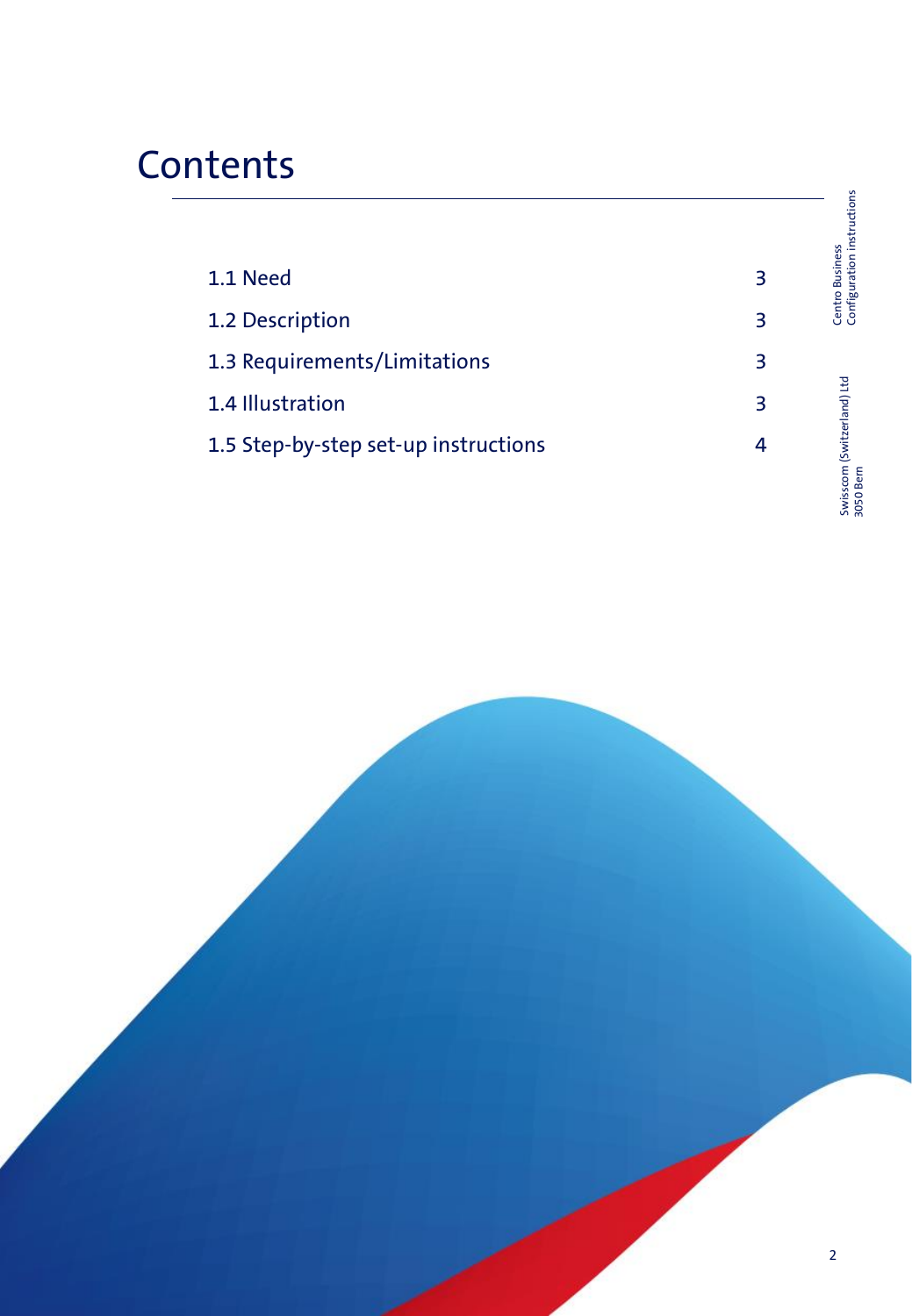## Setting up WLAN separate from the network

### 1.1 Need

You would like to enable your temporary users to access the Internet while at the same time ensuring that they cannot access data in your private network (LAN).

#### 1.2 Description

With a separate WLAN, you can enable special access to the Internet via a Centro Business router. This prevents from accessing data or devices in the private network (LAN). You can set up the network name and the desired encryption in the router.

#### 1.3 Requirements/Limitations

#### Requirements:

- Swisscom Contract: My SME Office, Business Internet Services, Enterprise Connect XS
- Centro Business 2.0 with current firmware version. You can find the firmware on the official Centro Business help page under [Update Firmware](http://www.swisscom.ch/centrobusiness2-fw)
- Access to the router portal is established
- The WLAN on your router is activated (WLAN 1 is active)

#### Limitations:

• None

#### 1.4 Illustration\*



\* The illustration is identical for both Centro Business 1.0 and Centro Business 2.0.